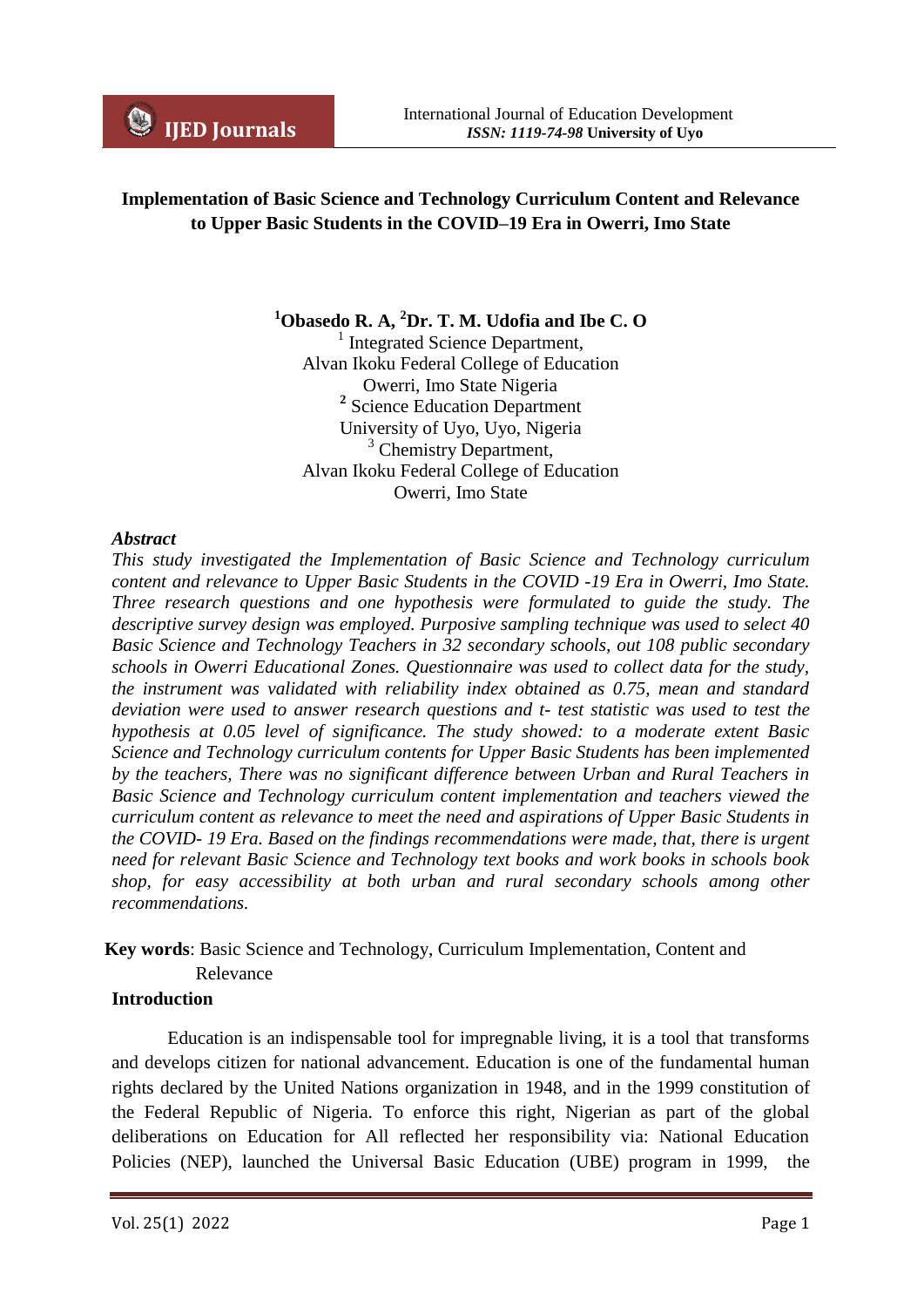Millennium Development Goals (MDGs) 2020, adopted an agenda known as National Economic Empowerment and Development Strategy (NEEDS) 2004, and presently the Sustainable Development Goals (SDGs) vision 2030.

The National Economic Empowerment and Development Strategies (NEEDS) introduced the 9-year basic education program. Meanwhile, the Universal Basic Education Commission (UBEC) in 2006 sees Universal Basic Education as an educational reform program of the Nigeria government that provides free, compulsory and continuous Nine year education in two levels; six years of primary education (lower and middle basic education) and three years of Junior secondary education (upper basic education) for all school- age children. The program transmits knowledge to the child through a well-planned subjects' curriculum which Basic Science and Technology curriculum subject forms an integral parts of the program. This curriculum was developed by the Nigeria Education Research and Development Council (NERDC) in 2012 revised.

Every nation sets out an educational plan to achieve the goals of providing quality and relevant education for its citizen's. Such plan that spells out the total learning process which brings about learning for a group of learners, and for which the school system takes responsibility is called curriculum (Eronosho, 2008). Curriculum is a written document that sum up all the activities, experiences and learning opportunities that an educational system has to offer to its learners to prepare them for future roles in the society. Curriculum development process involves: planning, content and methods, implementation, evaluation and reporting. Curriculum implementation refers to the content development process, it deals with finding, producing and evaluating existing materials for the newly developed curriculum content. One of such curriculum material is Basic Science and Technology content which this study is delimited. Chukwuneke and Chikwere (2012) Basic Science and Technology curriculum content was introduced in response to the reform in science education in secondary school.

Generally, when program content is reformed, some data related to the program are collected analysed and interpreted, so that, decision regarding the program is made.in term of program improvement, re-planning, and personnel improvement among others. To meet the immediate need of the citizen

Content components of curriculum refers to the important, facts, principles and concepts to be taught, it can be in form of knowledge, skills, attitude and values that students are exposed to. The systematic and logical manner with which a teacher uses to deliver curriculum content to students is called, curriculum implementation. Thus, Basic Science and Technology curriculum content implementation refers to how teacher deliver instruction through the use of specified resources provided in the curriculum. It involved the teacher to help students developed and engaged relationship with the subject contents.

On the other hand, Basic Science and Technology curriculum relevance is the application and appropriateness of the curriculum to meet the needs, interest, aspirations and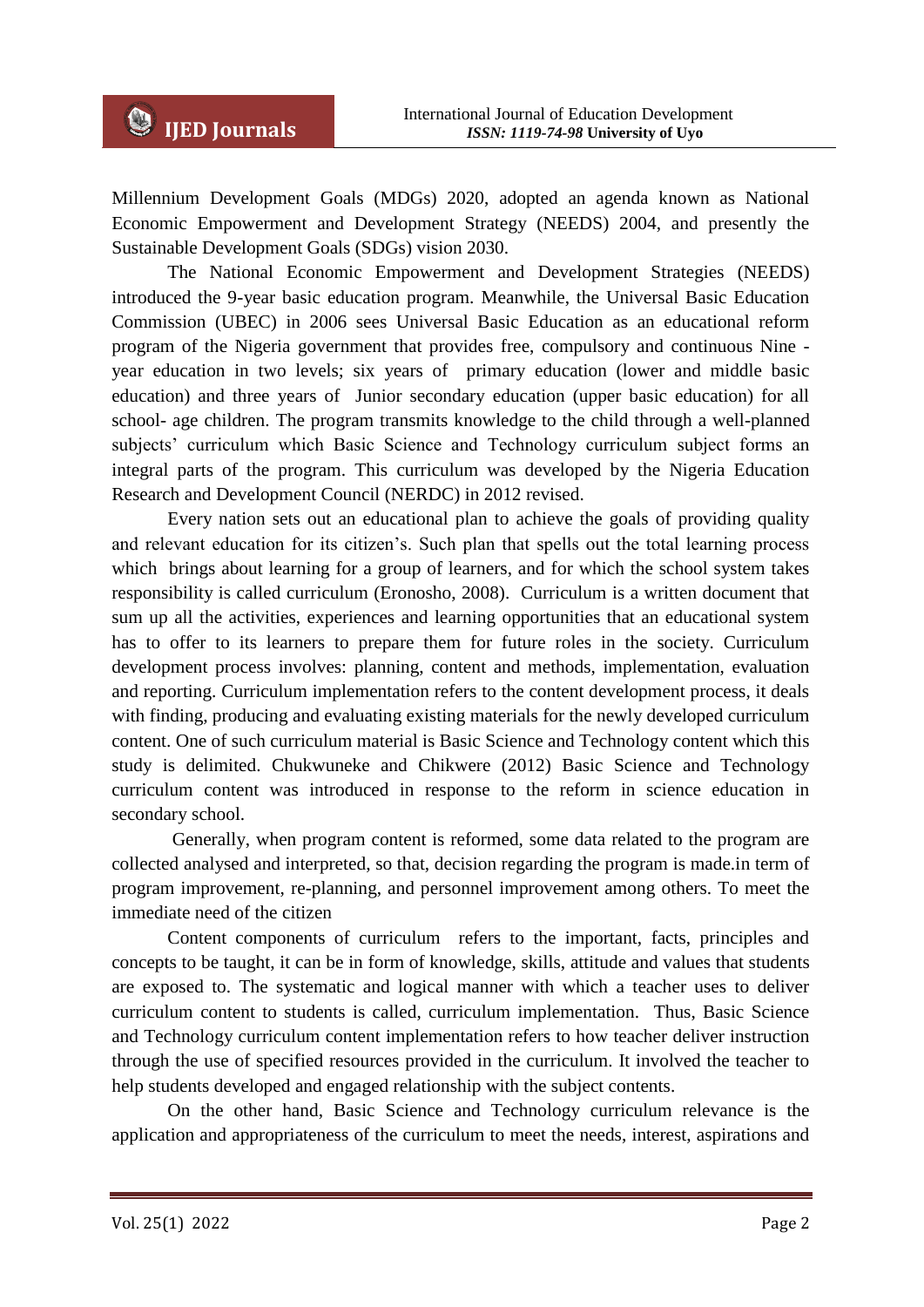expectation of students and society in general. It is the learning experience of students that are connected to real-world, issues, problems and contexts.

The current Basic Science and Technology Curriculum designed by the Nigeria Education Research and Development Council in 2012 revised. Could be said to be carefully planned, well written and documented having all its entails to bring socio- economic development. However the workability of the curriculum depends on its effective delivery which includes: students, teacher, resources, methods of teaching, and evaluation as well as the physical and psychological environment which must be adequate and conducive for learning to take place.

No meaningful learning could take place in an overcrowded classroom. Oyesola (2000) noted that, the provision of classroom block plays a major role in the implementation of Basic Science and Technology goals because the discipline is an activity oriented subject. Thus, the question is what type of activity is expected to take place in a learning class of 70- 80 students? This is observed in most secondary schools in Nigeria. Oyesola (2000) reported that, curriculum implementation could never be at the classroom level but on paper, the success of Basic Science and Technology program largely depend on fund. Therefore, with the present inadequate provision of funds for science program, the implementation of Basic Science and Technology curriculum is just like chasing a mirage. Oyesola 2000 noted that, there is no meaningful strategy for generating enough funds to ensure that Basic Science and Technology facilities needed for the workability of the curriculum content is in significance quality, this has pose threat to achieve the goals of the curriculum.

Again, the psychological threat pose by Corona Virus (COVID -19) pandemics in the present educational setting cannot be over stated, since the outbreak in December 2019 at Wuhan in China. The World Health Organization (WHO) declared the outbreak public health emergency of international concern on  $30<sup>th</sup>$  January and a pandemic on  $11<sup>th</sup>$  March 2020 (Education Wikipedia, 2020). Corona virus is spread majorly through nose and mouth secretions of thin droplets released by coughing, sneezing and talking. Thus, schools in Nigeria and other parts of the world were under key and lock for about eighteen months in the year (2020- 2021) with the caution of social distancing among other measures to prevent the pandemic. Therefore, there has being tremendous change in the society based on Information Communication Technology (ICT) which bring the world to a global village. These crises have caught up with the educational manpower of the developing and under develop nations, as they did not foresee the hand written of the ongoing COVID-19 pandemic issues on the wall. As such, no prior preparations to digitally deliver Basic Science and Technology curriculum content to students.

However, the "acceleration" of history through COIVD- 19 pandemic has both threat and opportunity to teaching professions. The threat is that; teachers are ill-prepared technologically. On the other hand, the opportunity is that teachers could easily translate content through Information Communication Technology to deliver Basic Science and Technology content using sophisticated approaches that is student centered. Thus, this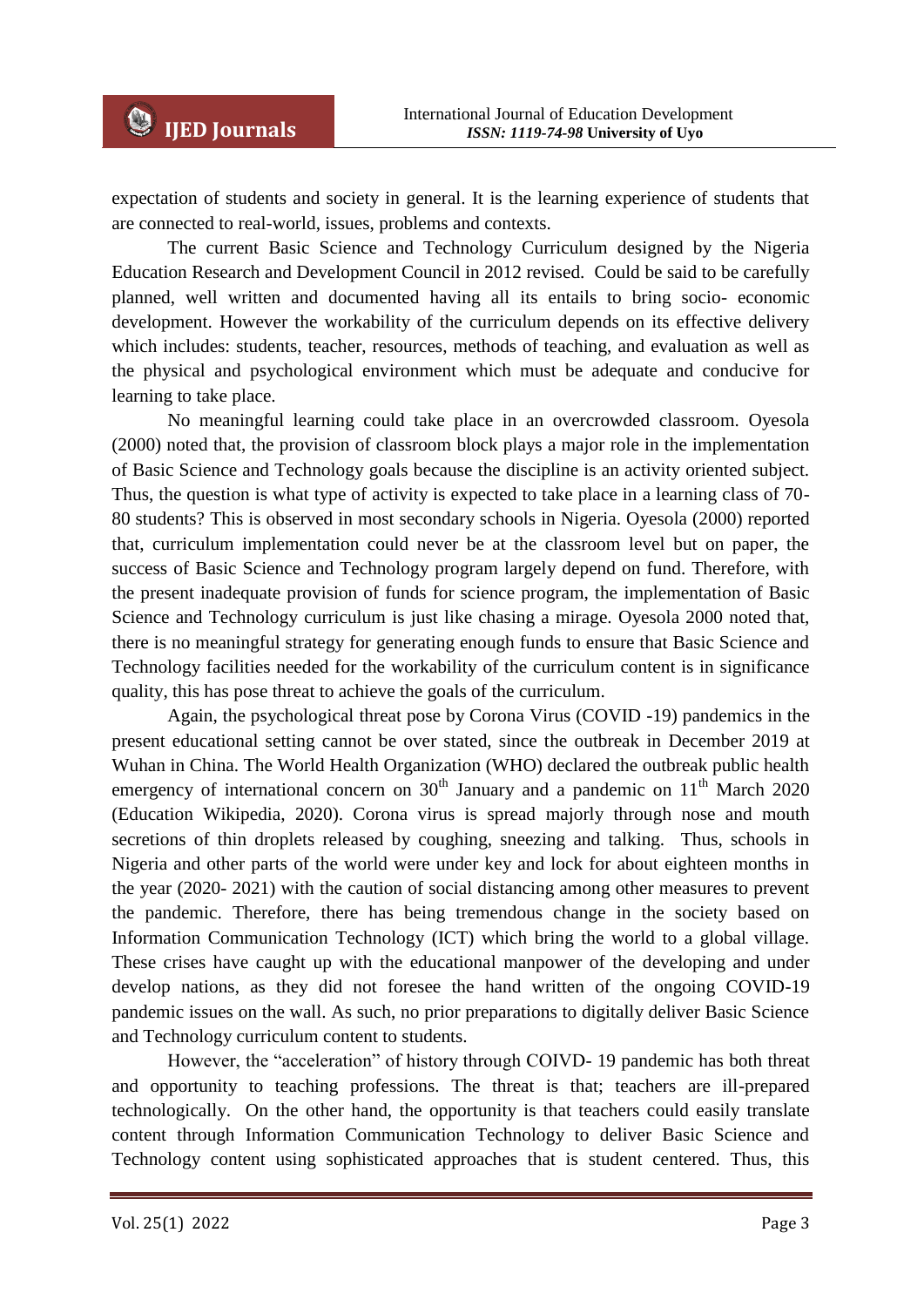present situation has created a shift in the way: students function, teachers and students relate to one another, societal function, the way community and nations relate to one another in other to acquire education with safety consciousness.

Investigation by kukwi and Eggrari (2014) on the implementation of Basic Science program in Nasarawa West Zone, to find out whether curriculum content of Basic Science and Technology program is taught to students as specified, the teaching methods and the performance of students in Basic Science program in Junior Secondary School Certificate Examination (JSSCE) in the State. The result of the study revealed that Basic Science and Technology in Nasarawa are being implemented to a large extent. Facilities available for the implementation are not adequate and there is a significant difference in perception of rural and urban teachers on the extent of the implementation of Basic Science and Technology curriculum content in Nasarawa State. The Zone has enough qualified teachers that can enhance the implementation. It has been proved that facilities available for the programme are inadequate and underutilized, lecture method, discussion method; group investigation field trip/ excursion, guided discovery and cooperative method are the method of teaching commonly adopted by the teachers.

Adarika and Oluwatayo (2013) Reported that students are seldom confronted with first- hand concrete experience which could allow them perceives relationship predict events and draw conclusion. Basic Science and Technology teachers use the conventional method of teaching which have been found to be deficient in enhancing learning and achieving the objectives of Basic Science and Technology curriculum. Teachers rely mainly on lecture method of teaching due to lack of adequate equipment and materials for practical work and also as a result of the fact that most teachers do not know how to use the available equipment/materials for practical work.

Study by Olutunmilola (2012) on the implementation of Basic Science and Technology curriculum, component of Universal Basic Education programme in South-West, Nigeria. The progamme objectives were rated as very good, infrastructural facilities and student's achievement in Basic Science and Technology were available. Most teachers of Basic Science were not professionally qualified to teach the subject and many teachers prefer to use lecture method to other methods. Availability of text infrastructural requirement and manpower contribute positively to students learning outcomes in Basic Science and Technology. Basic Science and Technology curriculum component of the Basic Education programme was not well implemented because the right personnel were not engaged in its implementation.

There is need to assess the implementation of Basic Science and Technology programme after almost fifteen years of its establishment, as stressed by (Ajaja ,2009; Balasa and Ballo 2008). It is evident that the implementation of Basic Science and Technology programme in most Upper Basic schools in Nigeria may be unsatisfactory. The situation in Imo State may not be exceptional.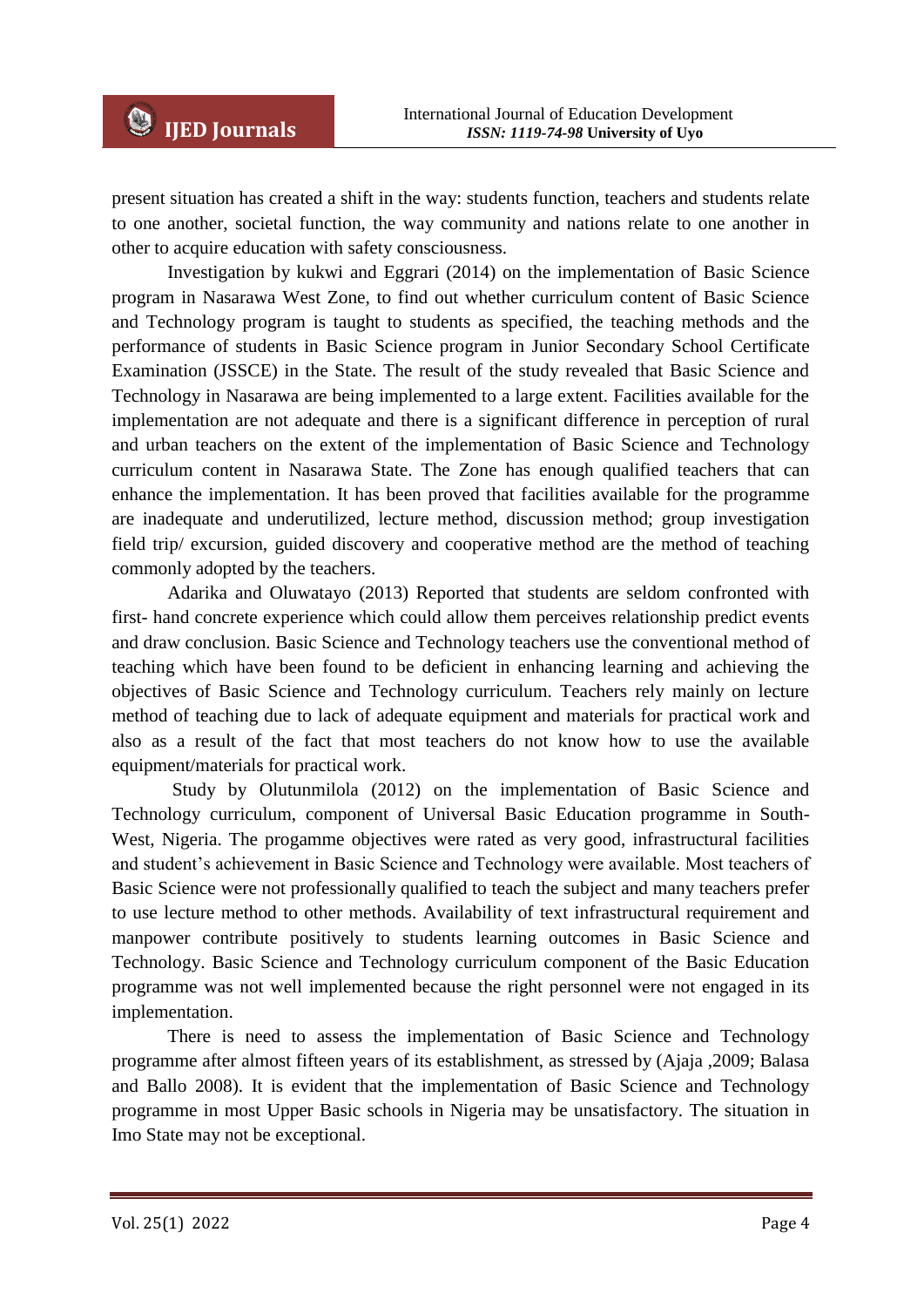Obasedo, etal (2021) investigated instructional assessment of students in Basic Science and Technology in this Era of COVID-19 pandemic, in Owerri Educational Zone Imo State. This study showed that; Basic Science and Technology Teachers in urban school location do not always use online assessment tools during instruction while, teacher in rural school location always used online assessment tools during instruction. Therefore, this study considers school location as a moderating variable.

It is upon these backdrops, the researchers seek to investigate implementation of Basic Science and Technology curriculum content and relevance to Upper Basic Students in this COVID -19 Era in Owerri, Imo State, Nigeria.

#### **Statement of the Problem**

There is need to assess the implementation of Basic Science and Technology programme after almost sixteen years of its establishment at various state in the country because when curriculum programme is assessed it lead to programme improvement, programme re-planning and personnel improvement. From the forgoing, there is evident that the implementation of Basic Science and Technology programme in most Upper Basic schools in Nigeria may be unsatisfactory. The situation in Imo State may not be exceptional. Hence, the need for constant assessment of the implementation of Basic Science and Technology progrramme cannot be over emphasized, to ascertain the program has achieved its goals and if the programme is not develop appropriately.

Thus, the big question is; how relevant is the NERDC curriculum contents of Basic Science and Technology to Upper Basic Students in this COVID-19 Era? And how well has it been implemented this period of COVID-19? In view of these, this study assesses the implementation of Basic Science and Technology curriculum content and relevance to Upper Basic Students in this COVID -19 Era in Owerri, Imo State, Nigeria.

#### **Significance of the Study**

The findings of this study are significance to: teacher training institutions, the teachers, curriculum designers, school administrators, government, and researches in related study.

#### **Research Questions**

The following research questions guided this study

- 1. To what extent Basic Science and Technology Curriculum contents to Upper Basic Students has been implemented by Teachers in the COVID -19 Era in Owerri Educational Zone?
- 2. To what extent is their difference between Basic Science and Technology Content Implementation in the Urban and Rural schools by the teachers in the COVID -19 Era in Owerri Educational Zone?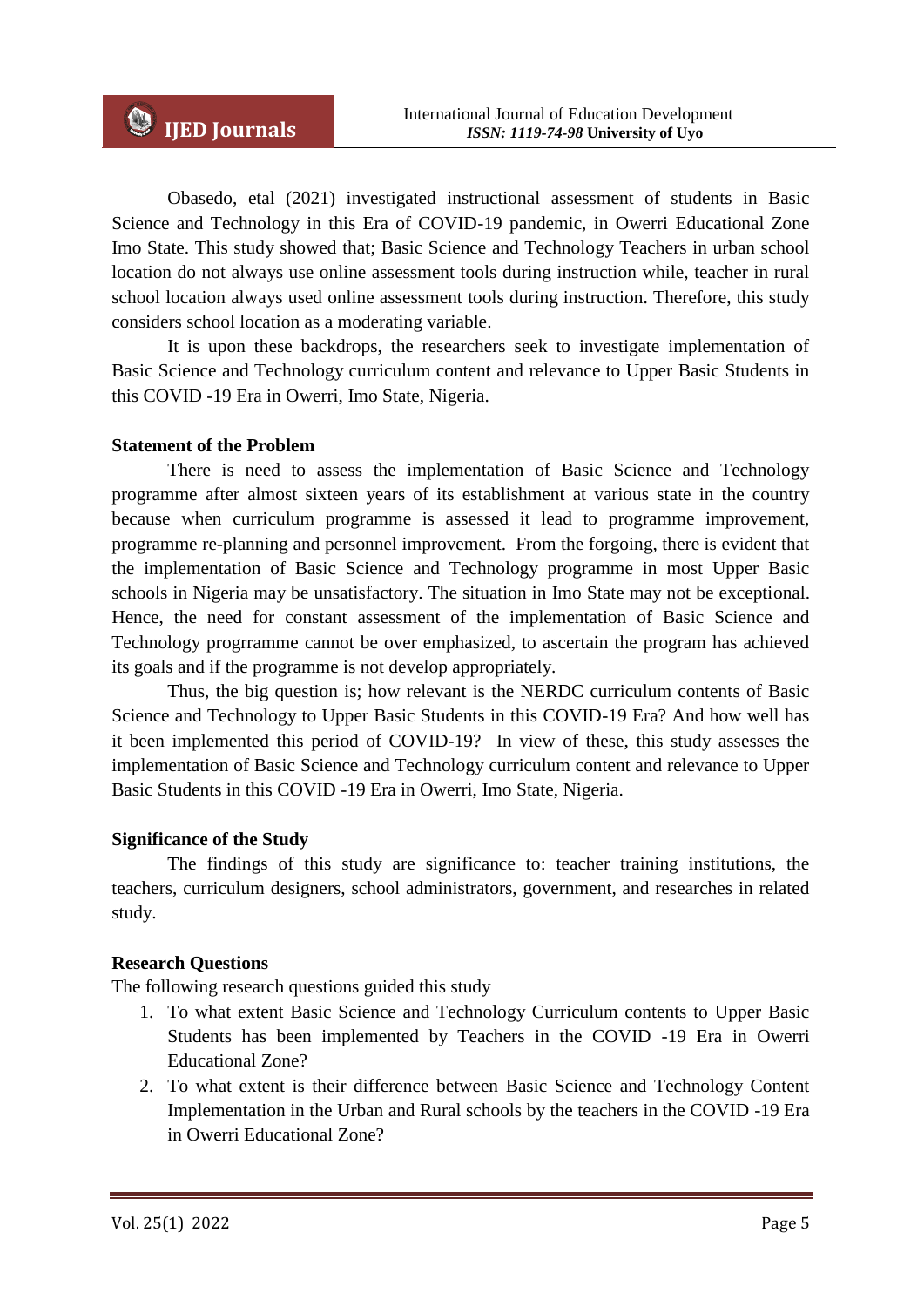3. To what extent Teachers' views Basic Science and Technology curriculum content relevance to Upper Basic Students in the COVID -19 Era in Owerri Educational Zone?

### **Null Hypothesis**

**Ho1:** There is no significant difference between Basic Science and Technology curriculum content Implementation in the Urban and Rural schools by the teachers in the COVID - 19 Era in Owerri Educational Zone

#### **Methodology**

Descriptive survey design was used for this study. The design is considered appropriate for this study because information was solicited from population of Basic Science and Technology teachers on the extent of the content implementation and relevant of the curriculum at the Upper Basic Education for the realization of the Basic Science and Technology Curriculum content reform in Nigeria, with specific reference to Owerri Educational Zones, Imo State in the COVID-19 Era. This study consist of all the 108 Public Secondary Schools with 135 Basic and Technology Teachers in Owerri Educational Zones (Statistics from the Respective Local Government Areas, 2015) Purposive sampling technique was used to select sample for the study. The Urban and Rural LGAs with the highest numbers of Basic Science and Technology teachers was purposefully chosen for this study, for better representation of teachers along school location. Thus, Owerri North LGA which is a semi urbanized school location has 25 teachers of 13 secondary schools and Mbaitoli LGA which is a rural school location has 16 teachers of 19 secondary schools. Therefore, the target population was 41 Basic Science and Technology Teachers from 32 Secondary Schools.

One instrument was developed by the researchers called Implementation and Relevance of Basic Science and Technology Content Questionnaire (IRBSTCQ) for the teachers to explicit response. It was a four points rating scale questions of: High Extent 4 points, Moderate Extent 3 points, Low Extent 2 points and Very Low Extent 1point in Research question 1. While, Research question 3 scales was: Very Relevant 4 points, Just Relevant 3points, Low Relevant 2 points, and Very Low Relevant 1 point. The IRBSTCQ instrument was subjected to face and content validity by three experts; Curriculum design expert, Science Education lecturer and, Measurement and Evaluation experts in Imo State University.

The instrument was trial tested using test- retest reliability method by administering the questionnaires to 10 Basic Science and Technology Teachers who did not participate in the study and after three weeks the same instrument was re-administered to the same teacher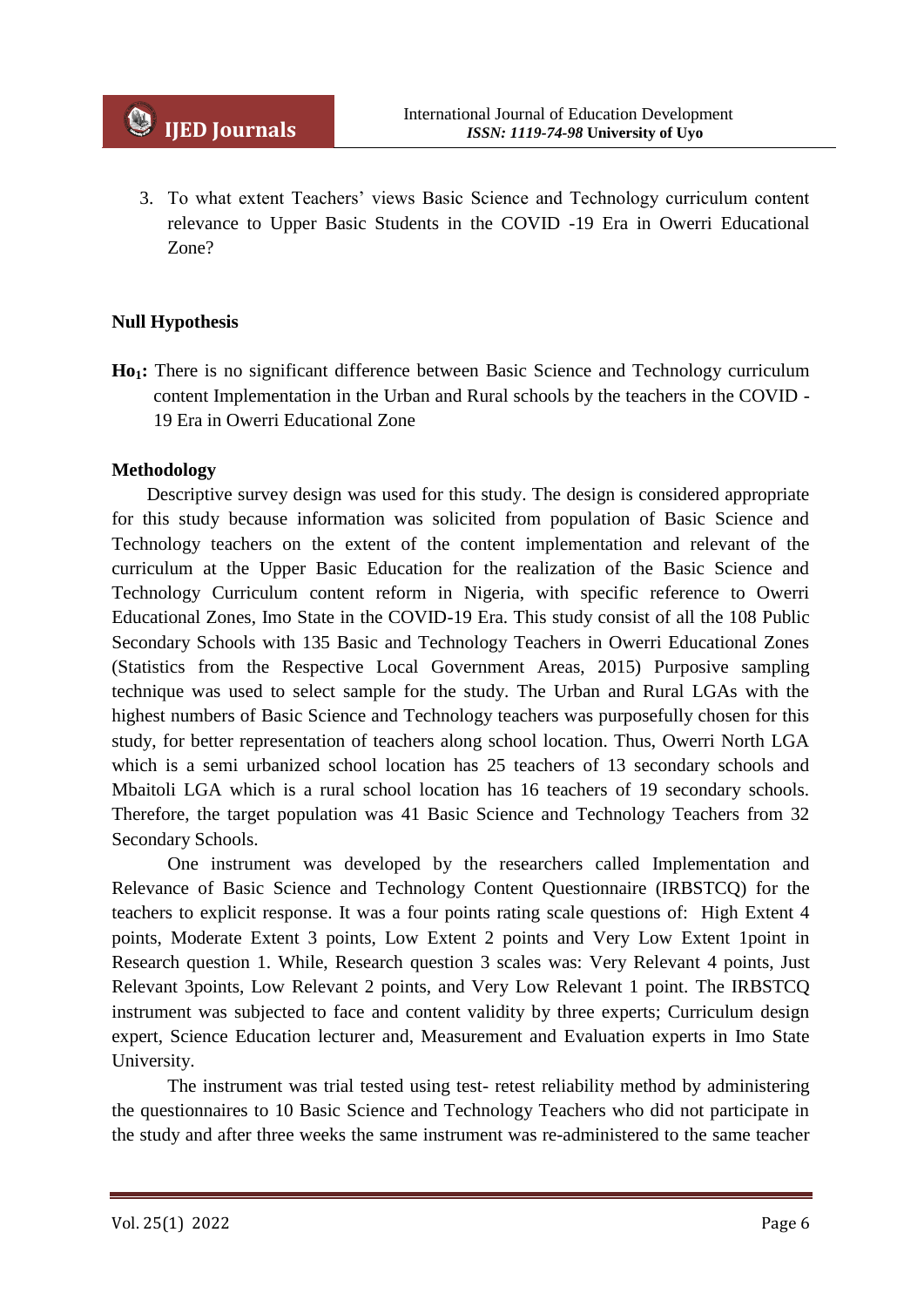to explicit response. Thus, first and second responses of the instrument were compared, using Spearman Moment Correlation Coefficient of data analysis, to obtain 0.75 reliability index

#### **Method of Data Analysis**

The data collected where analyzed using the Statistical Package for Social Science (SPSS) to determine data: Frequency, Percentage, Mean and Standard Deviation scores, to answer Research questions 1-3 using the cutoff mean score point scale range below:

3.50 - 4.00 - High Extent 2.00 - 3.49 - Moderate Extent 1.50 - 2.49 - Low Extent 1.00 - 1.49 - Very Low Extent

While the Null hypothesis was tested using t - test, at 0.05 level of significant.

The null hypothesis was rejected or not rejected base on the following rules:

- 1. If t-calculated is less than t-critical at 0.05 significance level, the null hypothesis was accepted.
- 2. If t-calculated is greater than t-critical at 0.05 significance level, the null hypothesis was rejected.

## **Result of Research Questions**

**Research Question 1:** To what extent Basic Science and Technology Curriculum Contents for

Upper Basic Students has been implemented by the Teacher in the COVID -19 Era in Owerri Educational Zone?

**Table I:** Teachers' Responses on Extent of Basic Science and Technology Curriculum Content Implementation

| S/N | <b>Content Implementation</b>                                                    | <b>Mean</b> | <b>Standard</b><br><b>Deviation</b> | <b>Remark</b>   |
|-----|----------------------------------------------------------------------------------|-------------|-------------------------------------|-----------------|
|     | Are there Relevant Text Books from<br>science authors to teach BS& T<br>content? | 3.22        | .83                                 | Moderate Extent |
| 2   | Are the Text Books and Work Books<br>Adequate in the book shops and<br>markets?  | 3.02        | .83                                 | Moderate Extent |
| 3   | Are the Books and Work Books easily<br>Accessible in your school?                | 2.85        | .92                                 | Moderate Extent |
| 4   | Is the BS&T Curriculum available to<br>all Teachers in your school?              | 2.92        | 1.16                                | Moderate Extent |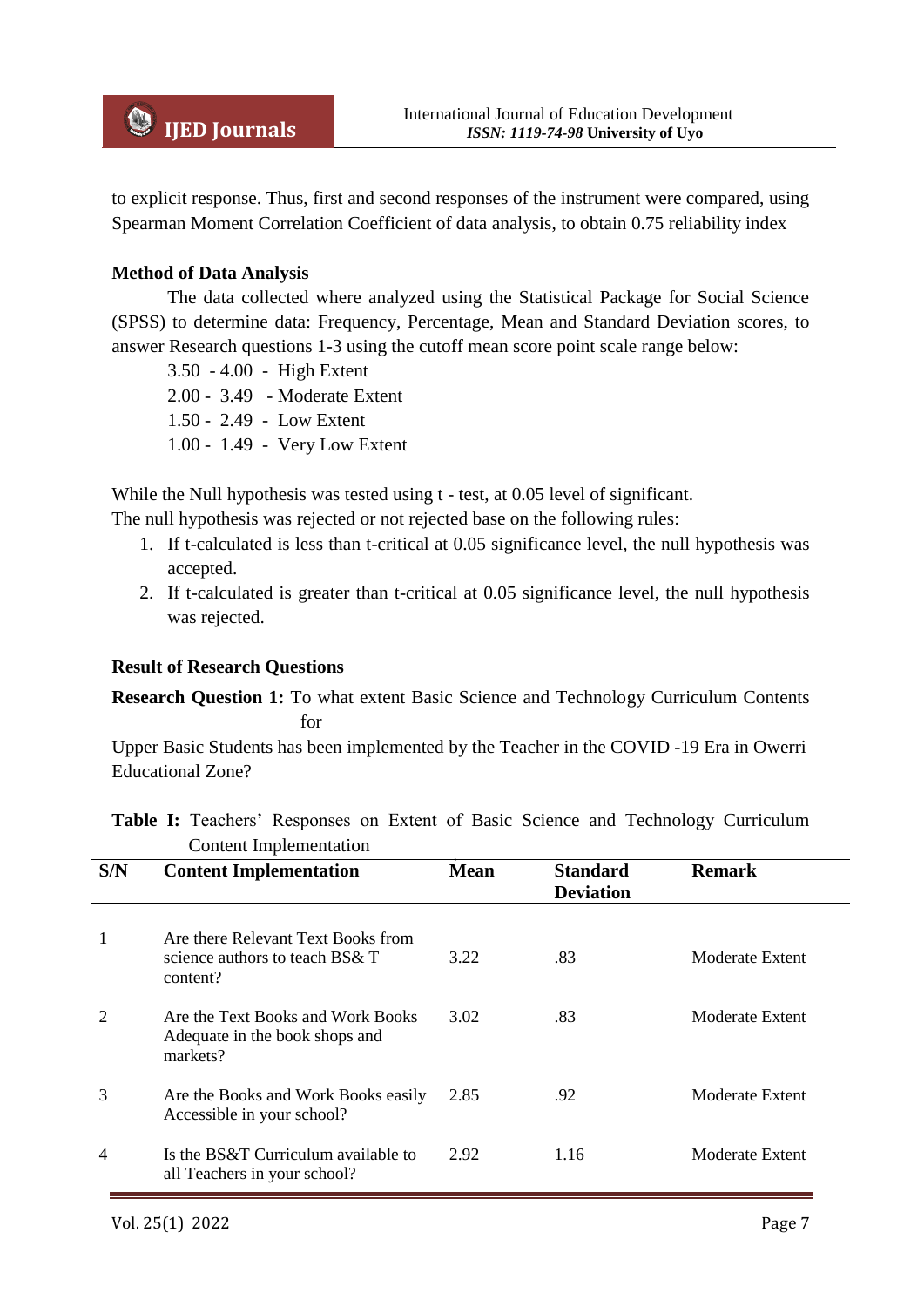| 5 | Do Teachers use Methods of teaching<br>prescribed by curriculum planners for<br>each topic contents in your school?        | 2.95 | .98  | Moderate Extent        |
|---|----------------------------------------------------------------------------------------------------------------------------|------|------|------------------------|
| 6 | Do Teachers use Instructional<br>resources prescribed by curriculum<br>planners for each topic contents in<br>your school? | 2.95 | 1.08 | Moderate Extent        |
| 7 | Single Teacher handles Basic<br>Science, Basic Technology,<br>Computer Science, Physical and<br><b>Health Education.</b>   | 3.00 | 1.05 | Moderate Extent        |
|   | <b>Grand Mean</b>                                                                                                          | 2.99 | 0.97 | <b>Moderate Extent</b> |

Table I shows that, teachers rated the item on Basic Science and Technology Content Implementation 1, 2, 3, 4, 5, 6 and 7 as Moderate Extent. The grand total of Content Implementation was 2.99 at 0.97 Standard Deviation. Thus, Basic Science and Technology Content Implementation in Owerri Educational Zone was to a Moderate Extent Implemented the COVID- 19 Era.

**Research Question 2:** To what extent is the difference between Basic Science and Technology

Content Implementation in the Urban and Rural schools by the Teachers in the COVID-19 Era

in Owerri Educational Zone?

**Table 2:** Response of Teachers' in the Urban and Rural School Location on Extent of Basic Science and Technology Curriculum Content Implementation

|         |                                                                                  | <b>Urban School</b> |                                     |             | <b>Rural School</b>                 |                 |
|---------|----------------------------------------------------------------------------------|---------------------|-------------------------------------|-------------|-------------------------------------|-----------------|
| S/<br>N | <b>Content</b>                                                                   | Mean                | <b>Standard</b><br><b>Deviation</b> | <b>Mean</b> | <b>Standard</b><br><b>Deviation</b> | <b>Remark</b>   |
| 1       | Are there Relevant Text<br>Books from science authors<br>to teach BS& T content? | 3.7                 | 3.26                                | 3.14        | .94                                 | Moderate Extent |
| 2       | Are the Text Books and<br>Work Books Adequate in the<br>book shops and markets?  | 3.03                | .82                                 | 3.0         | .87                                 | Moderate Extent |
| 3       | Are the Books and Work<br>Books easily Accessible in                             | 2.94                | .72                                 | 2.6         | 1.16                                | Moderate Extent |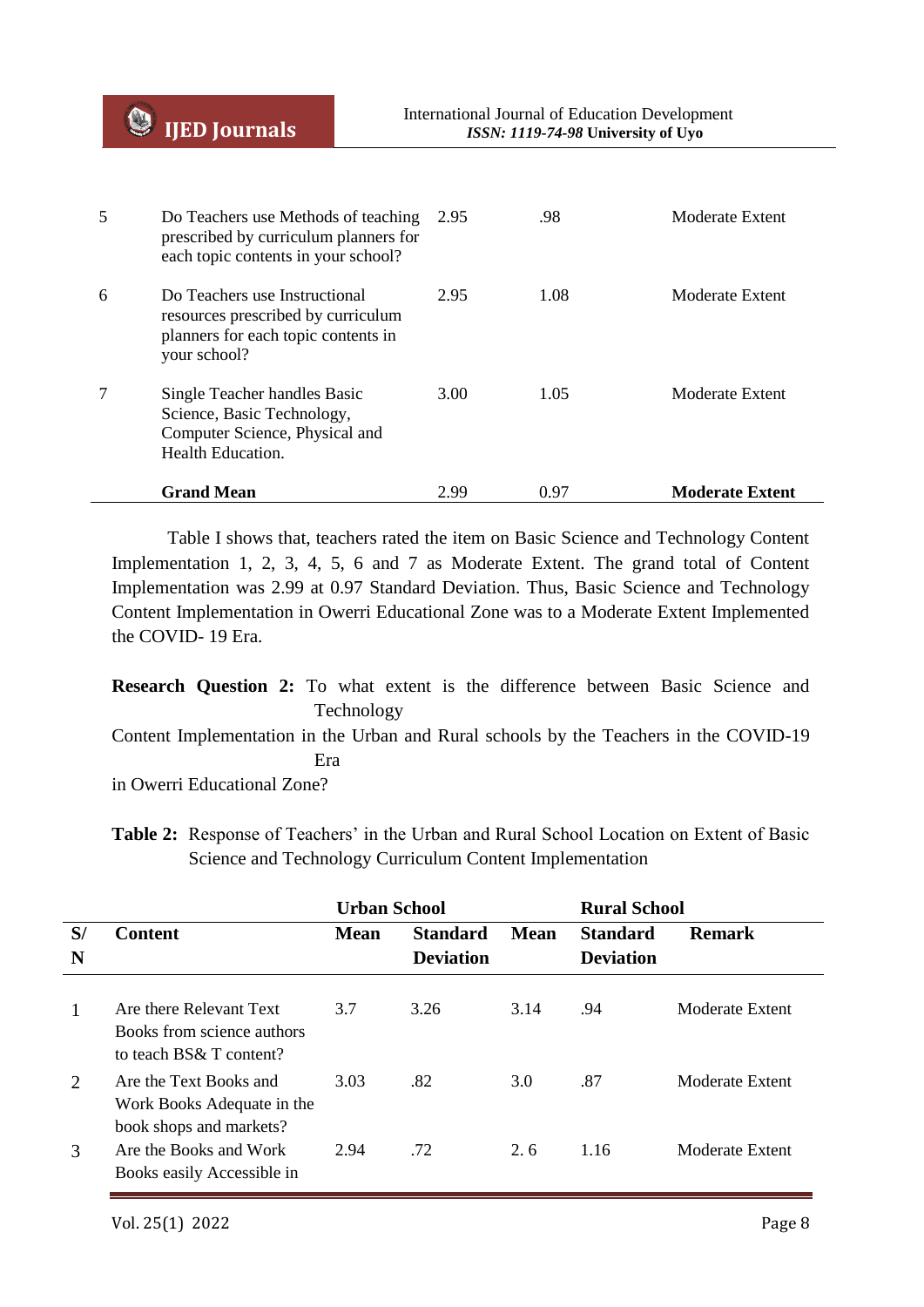**IJED Journals**

your school?

| $\overline{4}$ | Is the $BS&T$ curriculum<br>available to all Teachers in<br>your school?                                                                      | 3.11 | 1.03 | 2.85 | 1.23 | Moderate Extent        |
|----------------|-----------------------------------------------------------------------------------------------------------------------------------------------|------|------|------|------|------------------------|
| 5              | Do Teachers use the methods<br>of teaching the content<br>prescribed by the curriculum<br>planners for each topic<br>contents in your school? | 2.96 | 1.14 | 3.00 | .95  | Moderate Extent        |
| 6              | Do Teachers use the<br><b>Instructional Resources</b><br>prescribed by the curriculum<br>planners for each topic<br>contents in your school?  | 3.19 | .98  | 2.50 | 1.16 | Moderate Extent        |
| 7              | Single Teacher handles Basic<br>Science, Basic Technology,<br>Computer Science, Physical<br>and Health Education                              | 3.11 | .95  | 2.78 | 1.18 | Moderate Extent        |
|                | <b>Grand Mean</b>                                                                                                                             | 3.08 | 0.91 | 2.86 | 1.07 | <b>Moderate Extent</b> |

Table 2 shows, urban and rural school location teachers rated the item on Basic Science and Technology content implementation 1, 2, 3, 4, 5, 6 and 7 as Moderate Extent. The grand mean of urban content implementation was 3.08 at 0.97 Standard Deviation while, the rural school location mean score was 2.86 at 1.07 Standard Deviation. Thus, Basic Science and Technology curriculum content implementation in the urban and rural school location in Owerri Educational Zones were to a Moderate Extent implemented the COVID-19 Era.

**Research Question 3:** To what extent Basic Science and Technology teachers' views curriculum content relevant for Upper Basic Students in the COVID -19 Era in Owerri Education Zones

|  |                | <b>Table 3:</b> Teachers' Responses to Content Relevance for Upper Basic Students in this |  |  |  |  |  |
|--|----------------|-------------------------------------------------------------------------------------------|--|--|--|--|--|
|  | $COVID-19$ Era |                                                                                           |  |  |  |  |  |

| S/N | <b>Content Relevant</b>         | <b>Mean</b> | <b>Standard</b><br><b>Deviation</b> | <b>Remark</b> |
|-----|---------------------------------|-------------|-------------------------------------|---------------|
|     | Learning about your environment | 3.32        | 1.02                                | Relevant      |
|     | Science and development         | 3.27        | 1 15                                | Relevant      |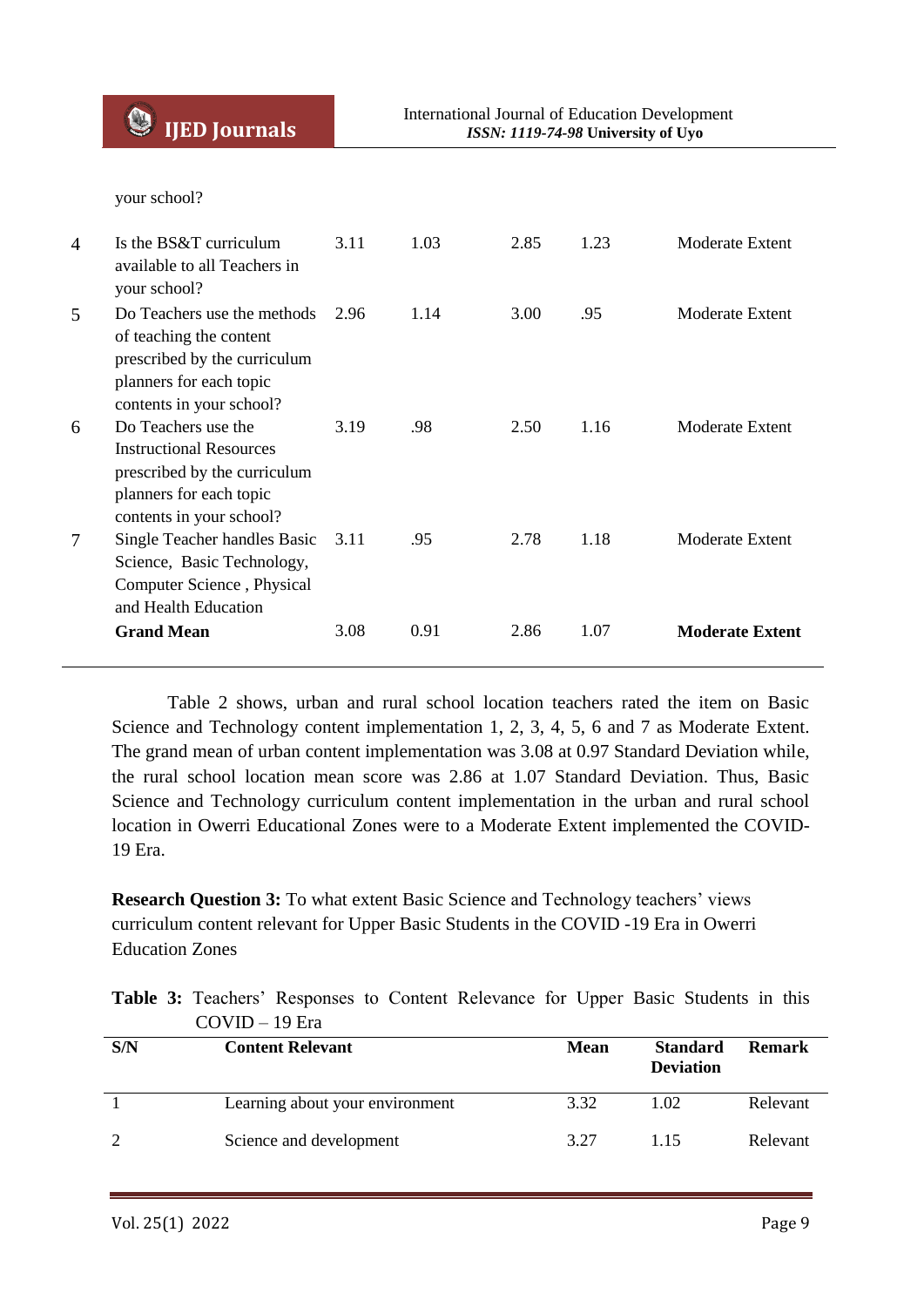| 3<br>4 | Understanding basic technology<br>Safety  | 3.20<br>2.95 | 1.01<br>1.01 | Relevant<br>Relevant |
|--------|-------------------------------------------|--------------|--------------|----------------------|
| 5      | Material and processing                   | 3.22         | .91          | Relevant             |
| 6      | Drawing practice                          | 3.30         | .79          | Relevant             |
| 7      | Tools, machines and processes             | 3.15         | 1.14         | Relevant             |
| 8      | Basic human movement                      | 2.90         | 1.19         | Relevant             |
| 9      | Sports and games                          | 2.72         | 1.21         | Relevant             |
| 10     | Health education                          | 2.97         | 1.12         | Relevant             |
| 11     | Basic computer operator concepts          | 3.07         | 1.09         | Relevant             |
| 12     | Basic knowledge of information technology | 2.87         | 1.18         | Relevant             |
| 13     | You alnd energy                           | 3.12         | 1.04         | Relevant             |
| 14     | Computer application packages             | 3.05         | 1.03         | Relevant             |
| 15     | Contact and non-contact games             | 3.02         | 1.02         | Relevant             |
|        | <b>Grand Mean</b>                         | 3.07         | 1.07         | <b>Relevant</b>      |

Table 3 shows that teachers rated the item on Basic Science and Technology content relevant from 1 to 15 as Relevant, the grand mean of content relevant was 3.07 at 1.07 Standard Deviation, thus teachers view Basic Science and Technology curriculum content as relevant to students, in the COVID- 19 Era in Owerri Educational Zone.

#### **Result of Null Hypothesis**

- **Ho1:** There is no significant difference between Basic Science and Technology content implementation in the Urban and Rural schools by the teachers in the COVID -19 Era in Owerri Educational Zone
- **Table 4:** Result of significant difference between Basic Science and Technology Content Implementation in Urban and Rural schools location by the teachers

| <b>School</b> | <b>Mean</b> | S.D  | N  | D.F | t-cal. | t–crit. | Sig. | <b>Decision</b>                  |
|---------------|-------------|------|----|-----|--------|---------|------|----------------------------------|
| Location      |             |      |    |     |        |         |      |                                  |
| <b>Urban</b>  | 3.08        | 0.91 | 26 |     |        |         |      | <b>Not</b><br><b>Significant</b> |
| <b>Rural</b>  | 2.86        | 1.07 | 14 | 6   | 1.00   | 1.94    | 0.05 |                                  |

Table 4 shows that, the implemented of Basic Science and Technology Content in Urban and Rural school location by teachers in Owerri Educational Zone, with t- cal. as 1.00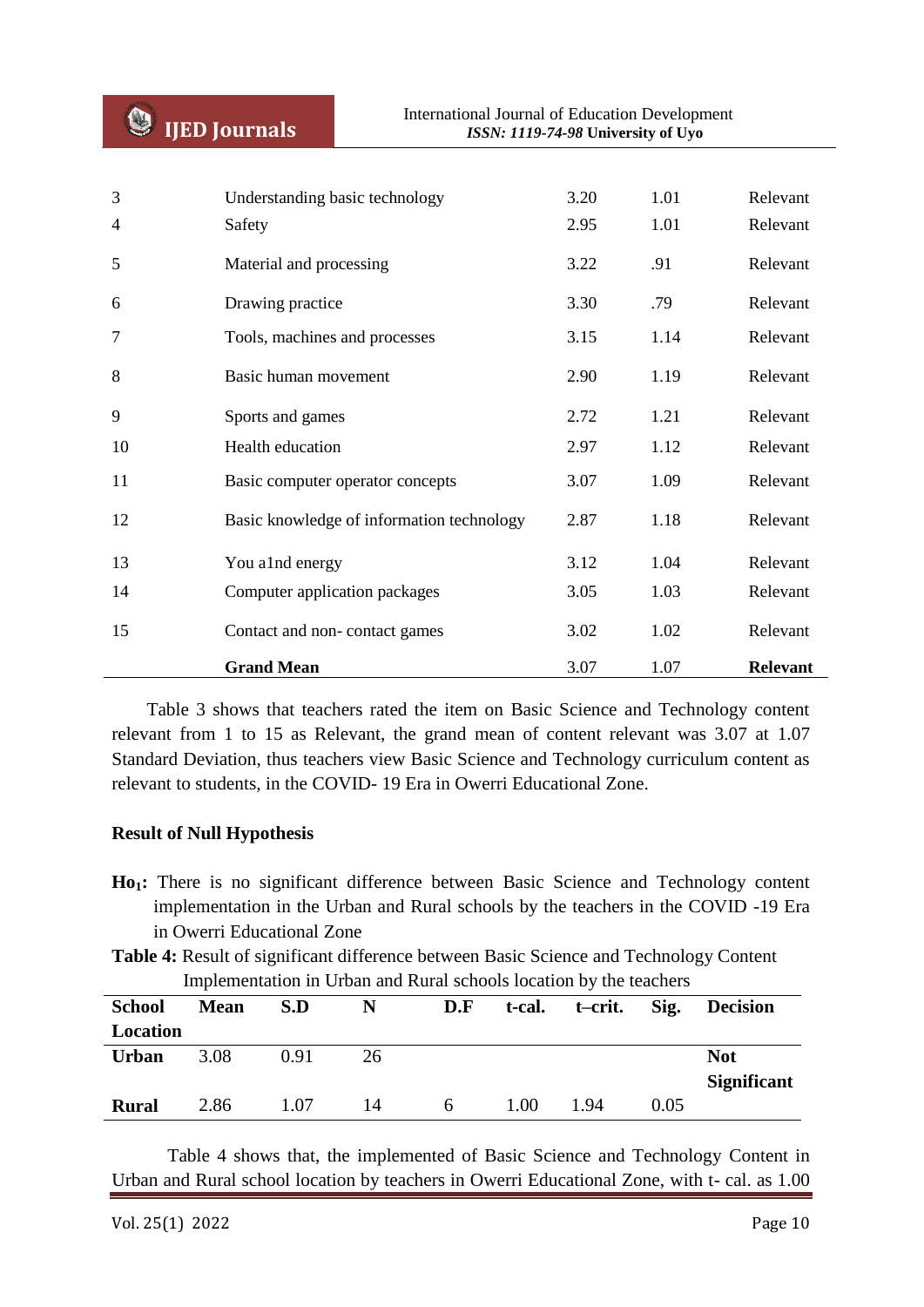$<$  t- crit. 1.94 at 0.05 level of significant. This means, there is no significant difference between Basic Science and Technology content Implementation in the urban and rural school location by teachers. Therefore, the null hypothesis is retained.

### **Summary of Major Findings**

- 1. Basic Science and Technology curriculum content implementation in Owerri Educational Zone was to a Moderate Extent implemented
- 2. Basic Science and Technology curriculum content implementation in the urban and rural school location in Owerri Educational Zones were to a Moderate Extent implemented in the COVID- 19 Era.
- 3. Teachers view Basic Science and Technology curriculum content as relevant to students, in the COVID- 19 Era in Owerri Educational Zone.
- 4. There was no significant difference between Basic Science and Technology content Implementation in the urban and rural school location by teachers.

#### **Discussion of Findings**

This study investigated the Implementation of Basic Science and Technology curriculum content and relevance to Upper Basic Students in the COVID -19 Era in Owerri, Imo State Nigeria. Findings in Table1 showed that, Basic Science and Technology curriculum content implementation were to a Moderate Extent Implemented. This finding is not in line with kukwi and Eggrari (2014) investigation that, Basic Science and Technology in Nasarawa are being implemented to a Large Extent. The moderate Extent observed in the curriculum content implementation may be as a result of: the Pandemics, most teachers do not use Information Communication Technology (ICT) enabling learning and the provisions of such ICT materials are not available in most of the secondary schools.

Finding in Table 2 showed that, Basic Science and Technology content implementation in urban and rural school location were implemented to a Moderate Extent. The finding disagrees with kukwi and Eggrari (2014) that their exist difference in the perception of rural and urban teachers in the extent of content implementation of Basic Science and Technology curriculum in Nasarawa State. The Moderate Extent observed in the urban and rural school location toward the implementation in Basic Science and Technology curriculum content could be as a result of no provision for instructional materials to facilitate learning during the COVID-19 Era. More so, most teachers do not understand the philosophy and goals of the curriculum to raise their passion and commitment of their duty.

Finding in Table 3 showed that, Basic Science and Technology curriculum content is relevant to students in Owerri Educational Zone in the COVID- 19 Era. The finding agrees with Olutunmilola (2012) investigation that, Basic Science and Technology objectives were rated as very good, and students' achievement in Basic Science and Technology were rated very well. The observed relevant of Basic science and Technology in the COIVD-19 Era is as a result of the carefully planned need assessment of Nigerian students made by the NERDC during the curriculum content reform and design to stand the test of time.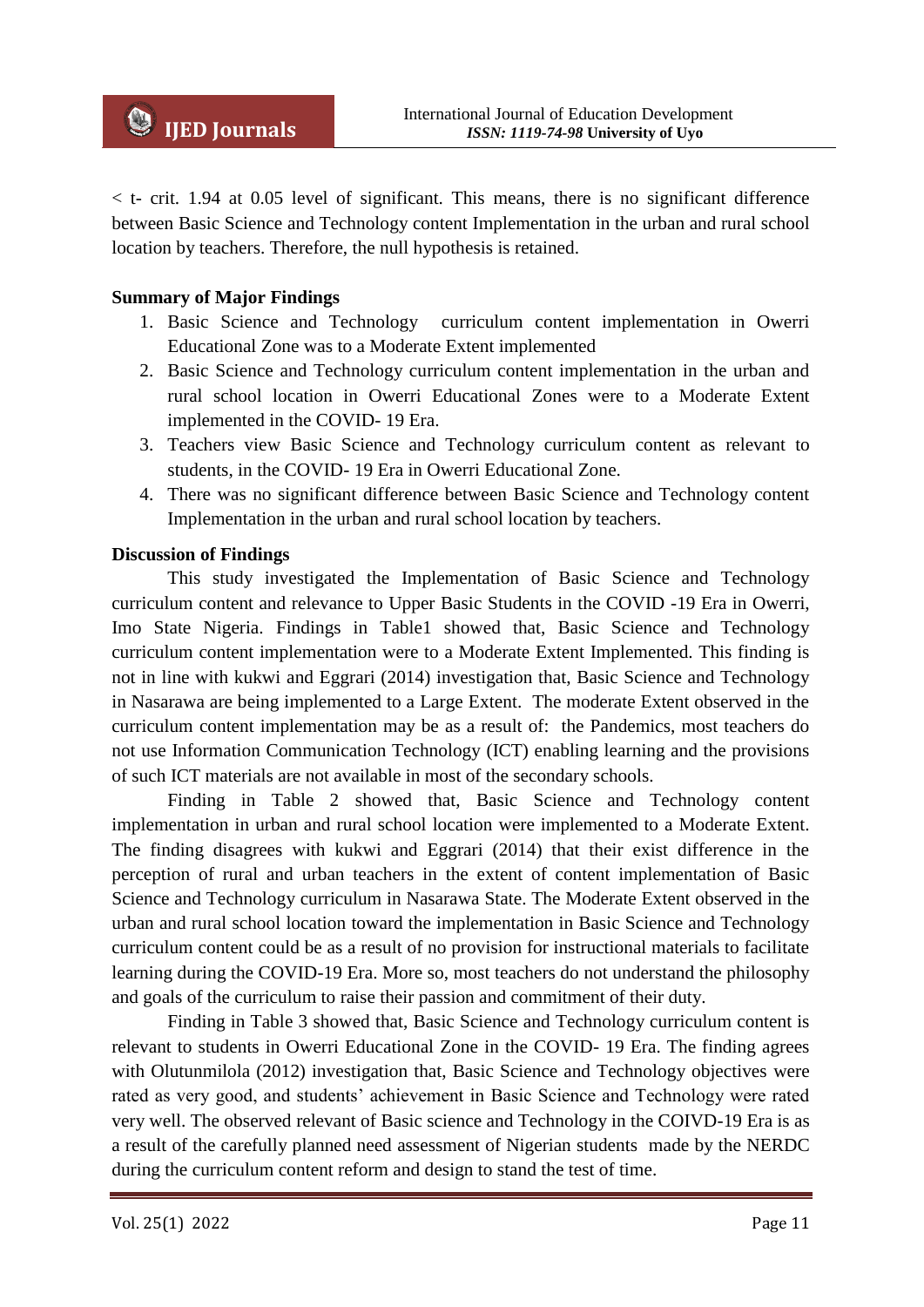Finding in Table 4 showed that, there is no significant difference between Basic Science and Technology content Implementation in the urban and rural school location by teachers. This finding disagrees with kukwi and Eggrari (2014) that, there is a significant difference in the perception of rural and urban teachers on extent of content implementation in Basic Science and Technology curriculum in Nasarawa State. The observed no significance difference in school location toward the Basic Science and Technology content implementation may be as a result of: non-accessibility to relevant Basic Science and Technology text books, most teachers do not use the instructional resources and methods prescribed by the curriculum planners for each topic.

#### **Conclusion**

Base on the findings it was concluded that, to a moderate extent Basic Science and Technology curriculum content at the Upper Basic Education level in schools, is implementation. Content implementation by the teachers at urban and rural school location was implemented to a moderate extent. However, there was no significant difference between school locations in the curriculum content implementation. Teachers' perception of Basic Science and Technology curriculum content relevant to students was rated relevant in the COVID- 19 Era.

#### **Recommendations**

In view of the findings, recommendations were made:

- 1. Urgent need for relevant Basic science and technology text books and work books in schools book shop for easy accessibility at both urban and rural secondary schools
- 2. There should be provision of Basic Science and Technology curriculum available to all teachers in school. Especially in the rural school locations
- 3. Teachers should be guided to use prescribed instructional method for each topic in the curriculum through carefully planned workshop.
- 4. There is urgent need for subject specialist teacher's base on: Basic Science, Basic Technology, Computer Science, Physical and Health Education to be posted to the urban and rural areas of Imo State.

#### **References**

- Adirika B.N. & Oluwatoyo G. K. ( 2013). The Nigerian universal basic education programe: the status and way forward. *Research Journal in organizational psychology and educational studies* 2 ( 6) 325-332.
- Ajaja, O. P (2009). Science teaching evaluated in Nigeria secondary schools: the state of resource materials in Delta State. *International Journal of Research in education,* 5(1 &2), 190- 200.